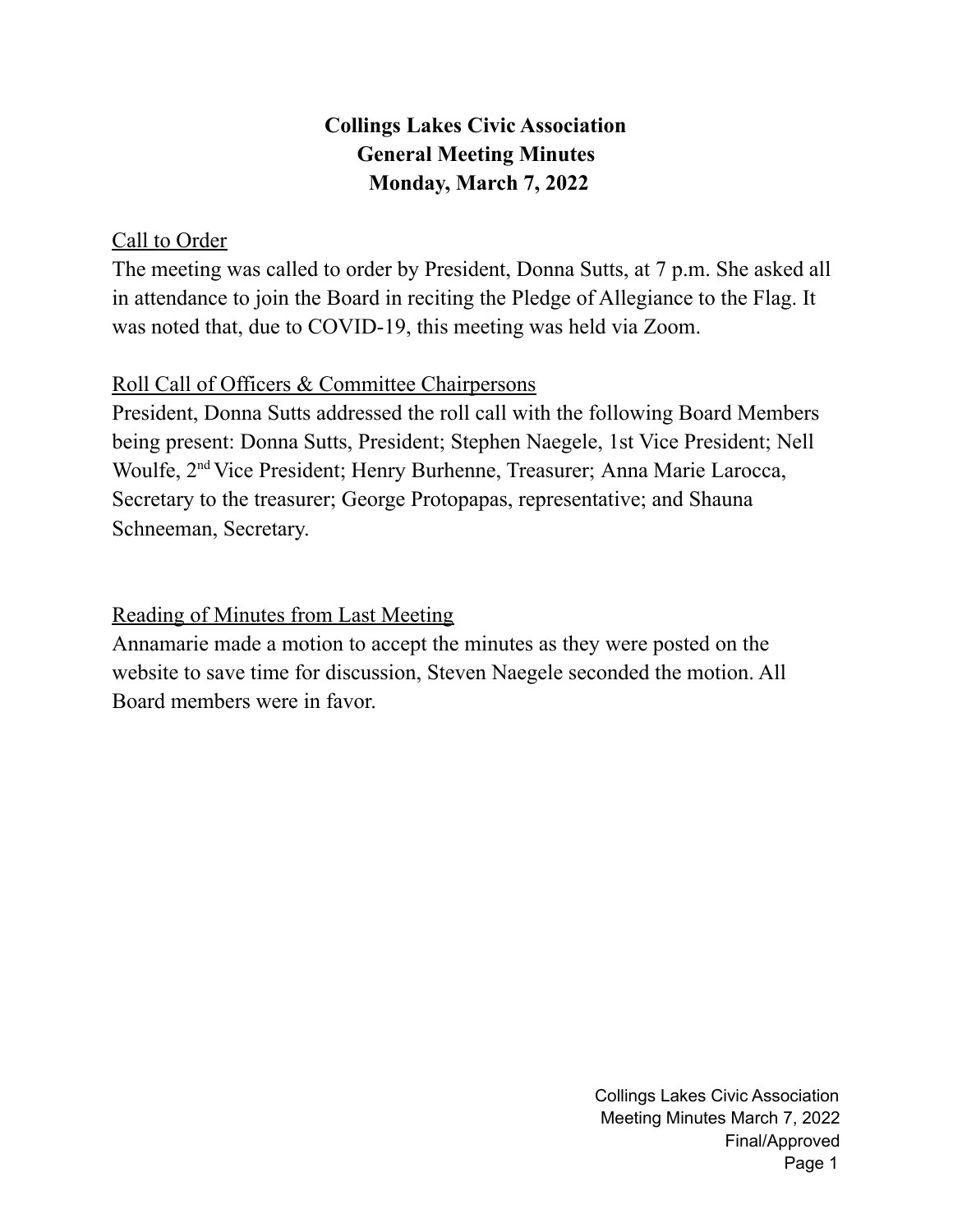## Accounts Receivable Report

The Accounts Receivable Report was presented by Annamarie who stated, through February 2022, the reports are as follows:

| 2020 Special<br>Assessment  | \$20.00     |
|-----------------------------|-------------|
| <b>Association Fee</b>      | \$48.00     |
| Late Fees                   | \$1,529     |
| <b>Legal Fees Collected</b> | \$4,917.39  |
| New Resident Set-Up<br>Fee  | \$250.00    |
| Tier 2 Association Fee      | \$5,953.82  |
| Tier 3 Association Fee      | \$599.56    |
| Tier 1 Association Fee      | 1,876.75    |
| Tier 1 Dam Fee              | \$8,122.75  |
| Tier 2 Dam Fee              | \$23,446.03 |
| Tier 3 Dam Fee              | \$2,285.82  |
| Prepayments                 | \$434.50    |
|                             |             |

| \$49,454.91<br><b>Total Income</b> |  |
|------------------------------------|--|
|------------------------------------|--|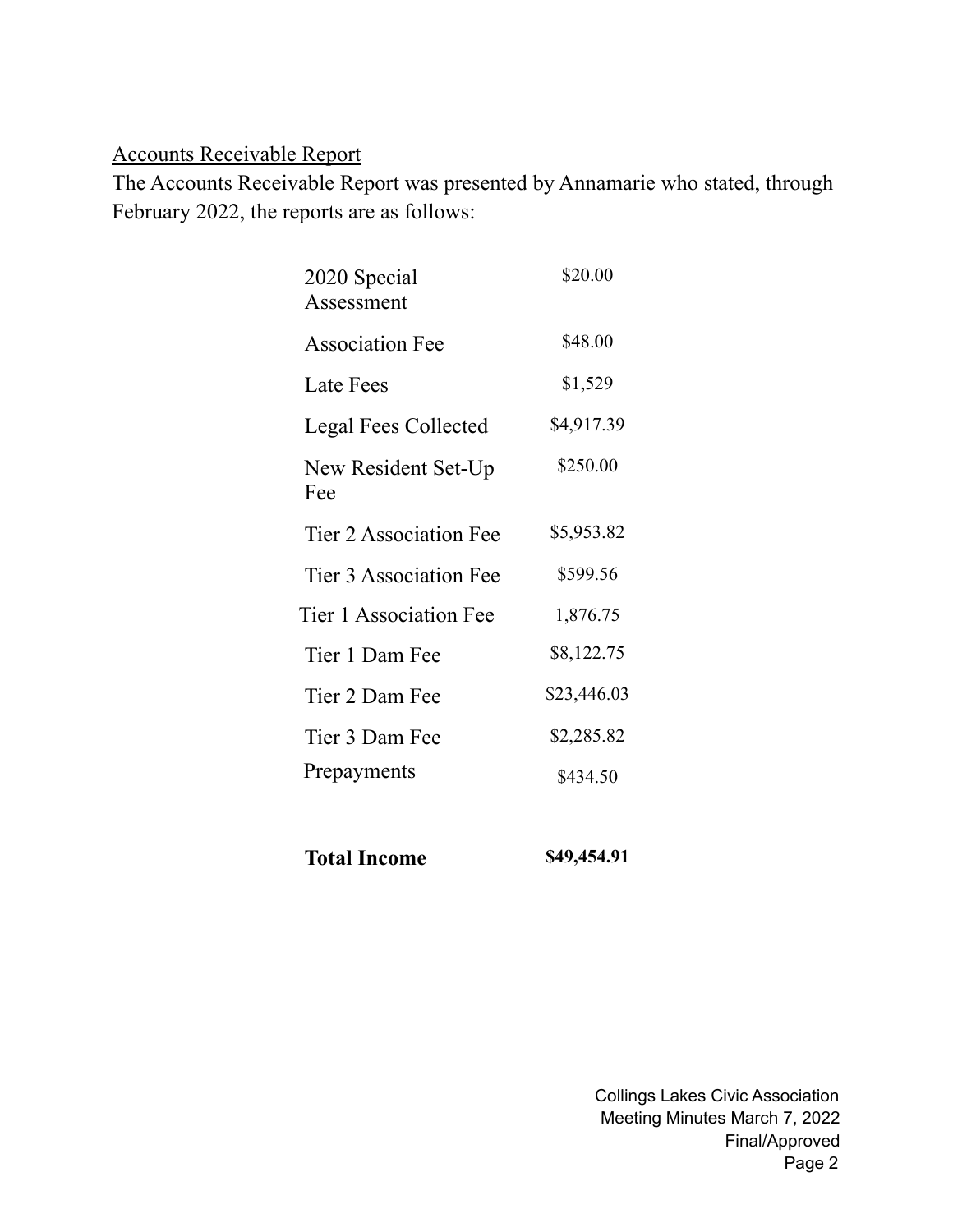Treasurer's Report/ Bills for Approval

Henry Burhene provided these expenses that were paid in the month of February 2022:

|                                  | <b>Total</b> | \$13,246.94                               |  |
|----------------------------------|--------------|-------------------------------------------|--|
| <b>USPS</b>                      | \$58.00      | <b>Stamps</b>                             |  |
| State of NJ                      | \$66.00      | Permit for Basketball Court Lights        |  |
| <b>Highlighting Construction</b> | \$1074.78    | Basketball Court Lights Upgrade of lights |  |
| Verizon                          | \$11,000.00  | Relocation of lines for Dams              |  |
| QuickBooks                       | \$50.00      | Bookkeeping Program                       |  |
| <b>Office Supplies</b>           | \$175.91     | Return Ad Stamp, Envelopes, Ink           |  |
| Passarella Smarra CPA            | \$100.00     | <b>Accounting Services</b>                |  |
| Pennoni                          | \$722.25     | Engineer                                  |  |

Henry presented the Treasurer's Report as of the day of the meeting. The account balances were as follows:

| <b>Total</b>              | \$679,302.06 |
|---------------------------|--------------|
| Games of<br>Chance        | \$2,752.05   |
| <b>Money Market</b>       | \$80,132.07  |
| Dams                      | \$428,468,62 |
| Checking<br>(LibertyBell) | \$166,411.67 |
| Petty Cash                | \$1,537.65   |

Shauna Schneeman made the motion to approve, Nell Woulfe seconded the motion. All were in favor.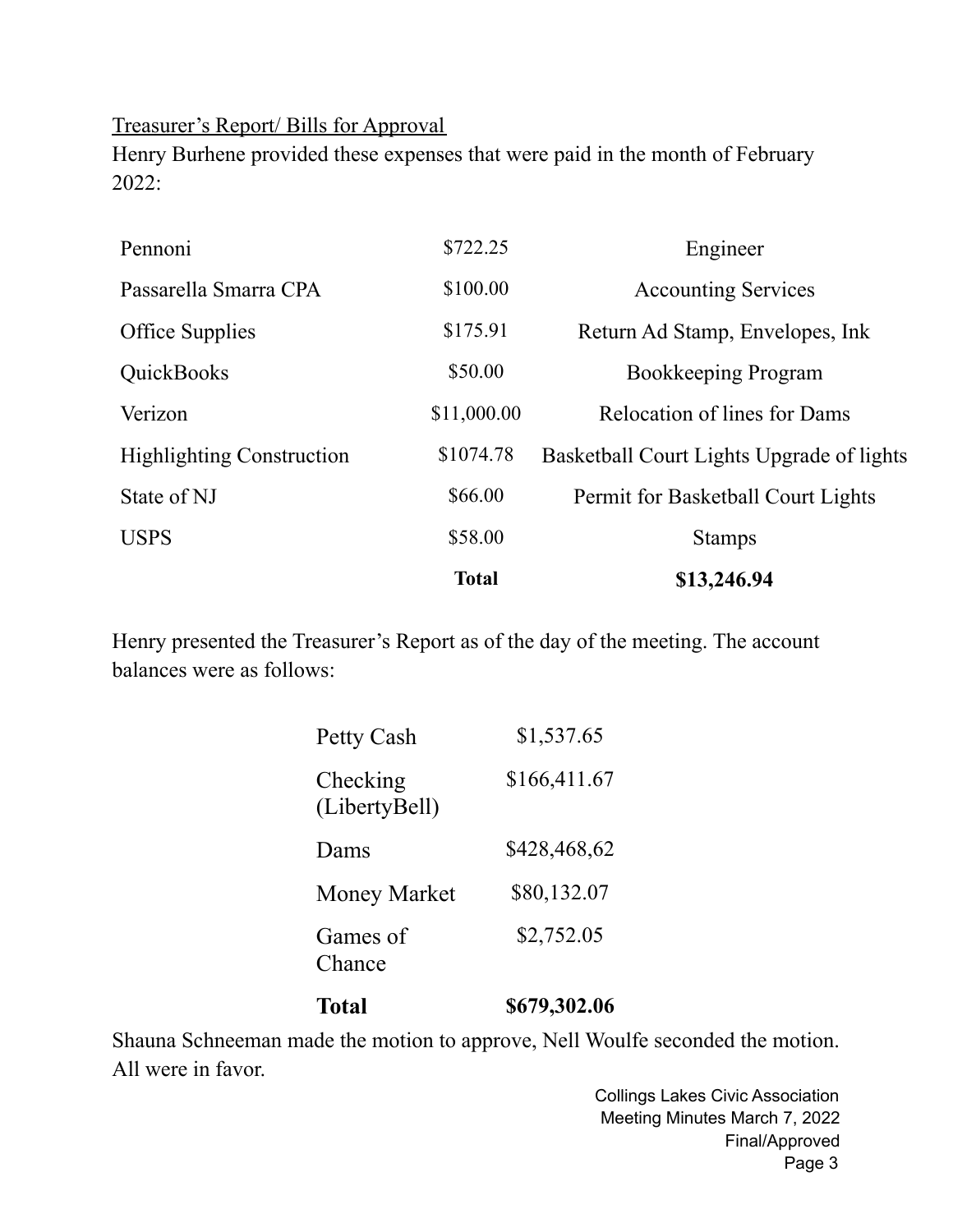Henry did not have any bills for approval. Henry did note that there was a \$100 games of chance fee that needed to be paid in the Month of March, however it was already approved by the board.

#### Dams Update

Henry [Burhenne](mailto:hburhenne@collingslakes.org) provided there is not much to update on this as we are still working on the easements to obtain the permits.

Donna Sutts provided that she was in discussion with Frank Raso of Hammonton. He is a land use lawyer and was happy to provide advice on going forward with looking into the easements. His current advice was to do title search to see if there was an easement in place that we may have missed before proceeding with obtaining the easements.

Beth Grasso, the engineer, came on to give an update. She noted she had reached out to Frank directly, but was waiting on a response. Donna provided that Frank was having issues looking at the plans as they came up very small, and the woman doing the title search for us is currently on a vacation.

Donna asked Beth about the easements for the Verizon company as we were looking for. Beth noted she was not able to find a current easement, but has reached out to Verizon. She has not received a response from them for a few days so she noted that she plans to reach out again to see if they have a copy.

Shauna asked where this puts the Board with Verizon. Beth noted that without an easement she believes the relocation should be their responsibility as far as payment. Greg Shivers, our lawyer, also came on suggesting that he believes that is true as well.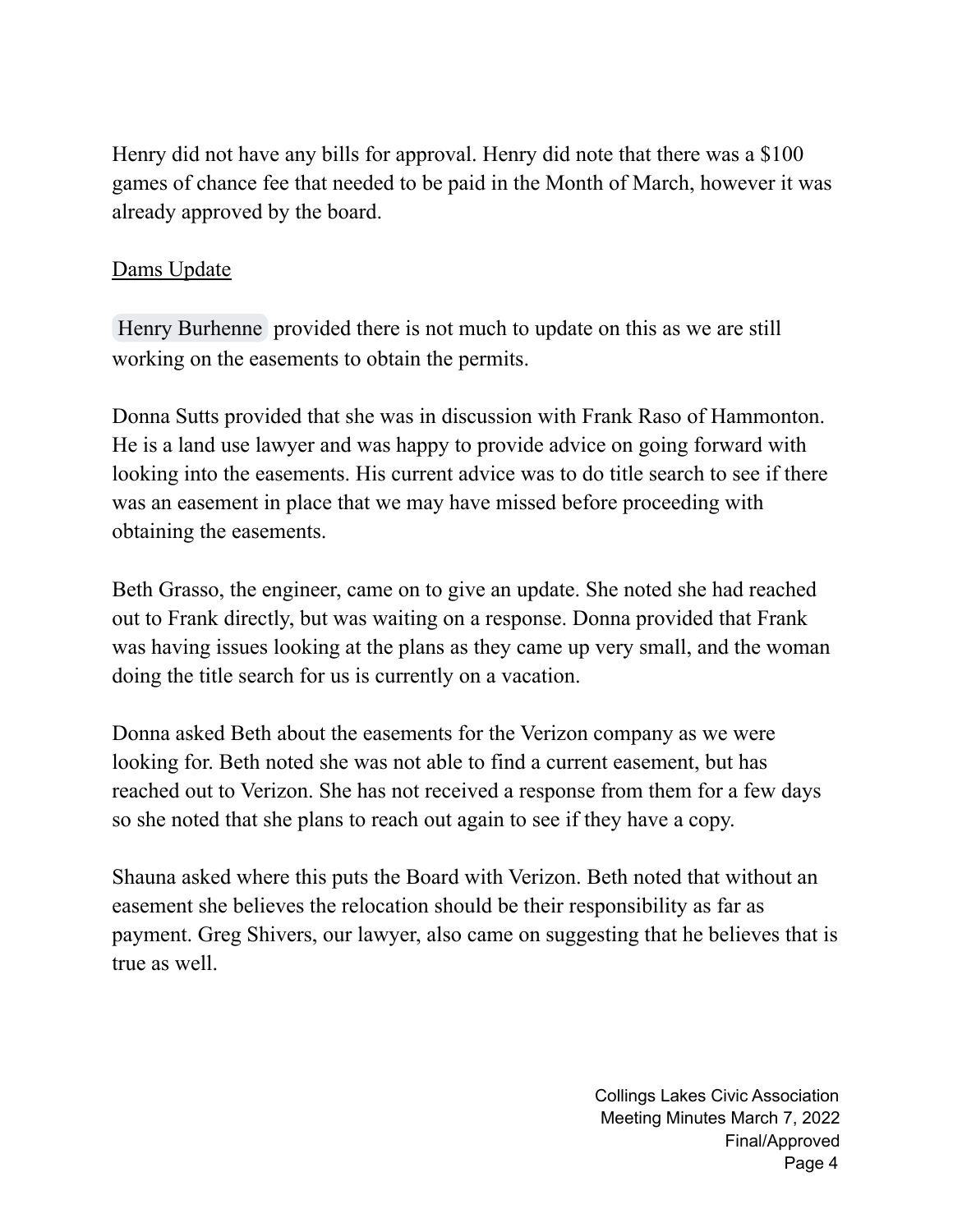Annamarie asked Beth who the verizon engineer is for this part of the project as she worked with verizon for many years. She said she would provide that once she checks her email. (later she found that it was Bob Exius)

Donna asked where we are at in the project based on this information. Beth provided that once we obtain the easements it will go back to the pinelands office for review to get approval. Beth also notes she is still working with the DEP for their approval.

## Committee Reports

## Grounds

George Protopapas came on to give a full report on the current status of the beaches. George notes he is in contact with signage companies to go over pricing for replacement on the signs.

George also noted that the bench on the first beach is deteriorating and he is looking into replacing or removing. At this time he is pricing out the lumber to have an idea on what replacement would be. George wanted to make a suggestion on offering engraved wood planks to residents to honor family members or add their own family name in which we can use to replace the bench. This idea would bring in enough profit to replace the bench and it would become more of a community project. This suggestion will be looked into more once the lumber company responds with pricing.

George noted that the LifeGuard stands will need to be stripped and repainted. He noted that the board can get by this season with this fix, but notes the board will want to look into new lifeguard stands in the future.

George also discussed the grills on the first beach, he made those in the meeting aware that there are two grills, one is just a post that will need to be removed. The other grill is in deplorable condition. He offered to look into new ones as an option.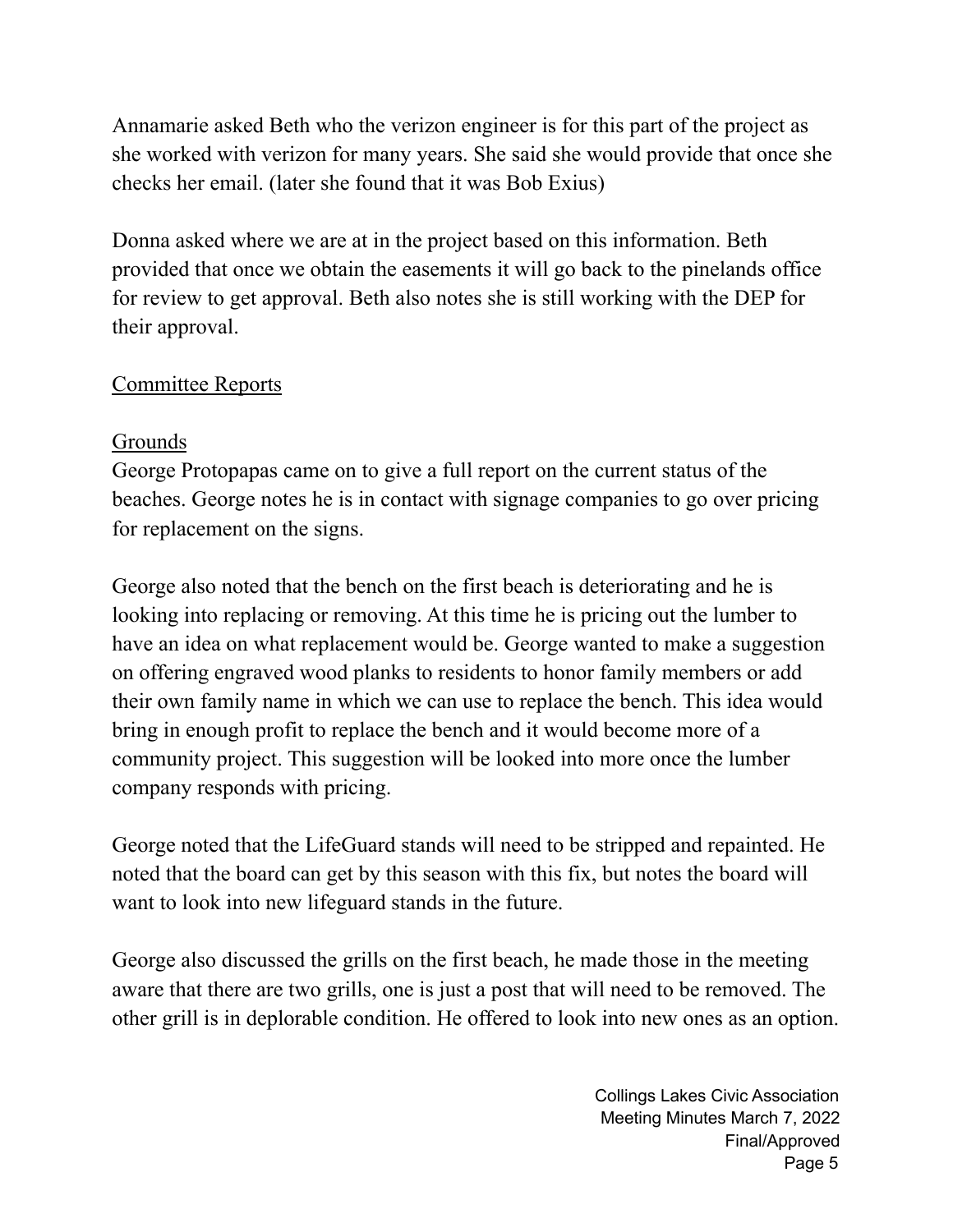Katherine Nodoleski asked about the timeline of the painting and bench replacement. George noted his goal is to have it completed by the Earth day event. He asked if anyone from the community would like to help and he plans to go down the weekend of March 19th.

### Welcoming Committee

[Katherine](mailto:Plantikat@gmail.com) Nodolski came on. She didn't have any updates as the board has not been doing door-to-door welcomes. However the plan is to get back into this when it gets warm.

[Katherine](mailto:Plantikat@gmail.com) Nodolski brought up a yoga instructor from the area who is looking to offer yoga classes at first beach. Shauna [Schneeman](mailto:shaunas@collingslakes.org) noted she also had heard of this woman looking to do these yoga classes and thought it would be a great idea. Shauna noted from the information she got on this it would be a \$5 charge for residents. Donna brought up insurance may or may not allow this. Annamarie offered to ask the insurance company while she was talking to them this week about if that would be allowed or if the instructor would also need additional insurance. A few officers came on to share they thought this was a great idea if we can make it happen.

Katherine's husband noted that years ago there were swimming lessons offered at the second beach. With this he believes that this would be possible. Donna noted the board will just check because that was a long time ago and unfortunately times and rules have possibly changed.

Katherine also brought up having Zumba classes at the beach as well if the yoga checks out. Donna at this time noted that there may also be permits required that the board can look into.

Our lawyer, Greg Shivers, came on to offer advice on this topic. He provided that we can have an agreement created to release liability if the instructor wanted to go this route as well.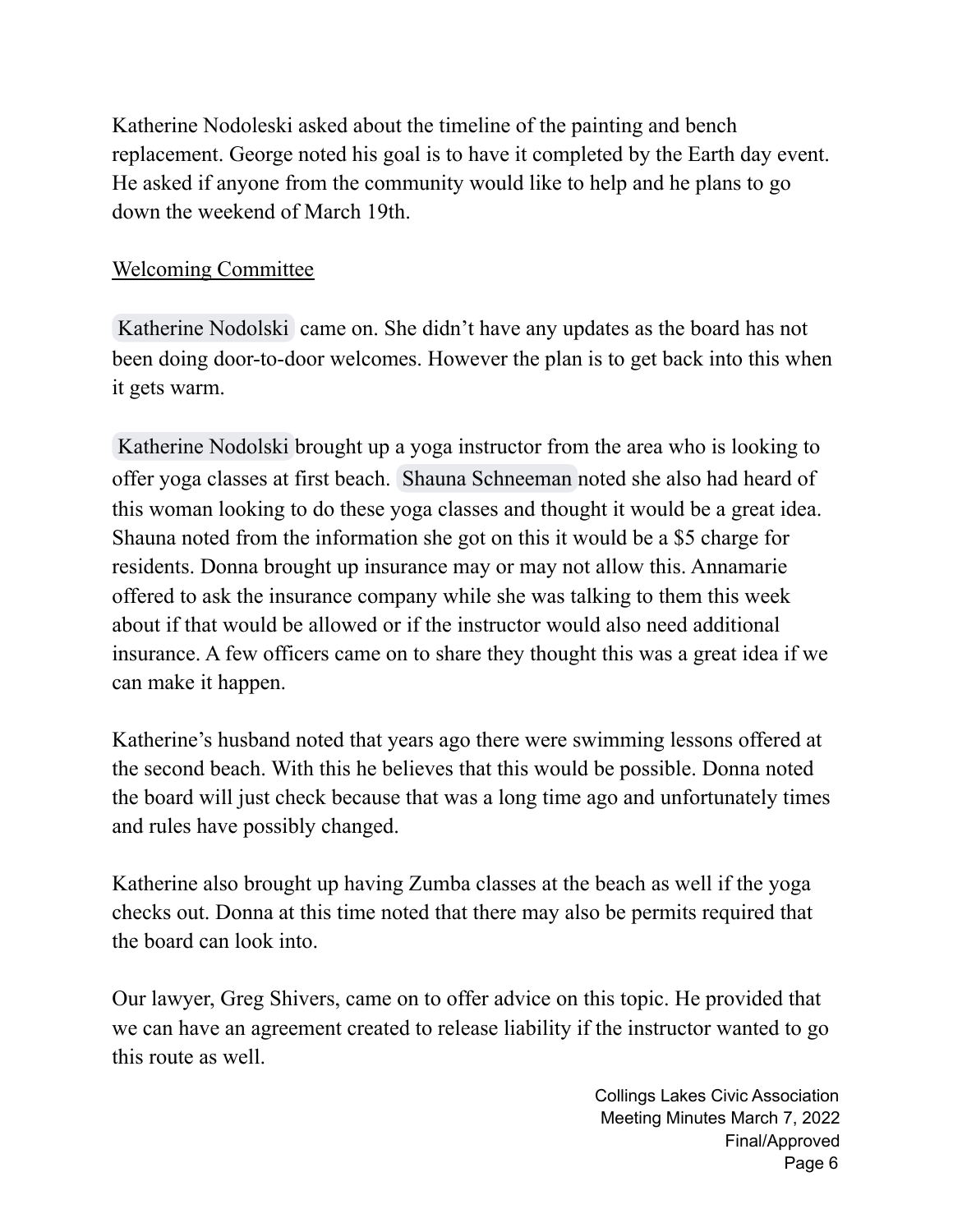## Fundraising/Elections

Anna Marie provided that her and Donna are going to be looking into the flowers and setting a date for the flower sale.

George came on to ask if the board always got the flowers from Mr. Green Jeans as he has a friend over there and he would be able to talk to them about it

Donna let everyone know that in the past for flower sales the board has purchased about \$300 worth of flowers and were able to make a \$300 profit off of the sale.

### President's Report

Donna announced that the Folsom Mayor is coordinating an earth day event at first beach on April 30th. She notes that they are seeking more vendors for the event. She notes that anyone who is interested can reach out to Annamarie.

Donna notes that they are reaching out to the elementary schools to do a coloring contest.

Donna notes at this time there is one food truck, she has hesitations on getting additional trucks as she wouldn't want to get more trucks since she doesn't know what the turn out of the event will be.

Donna reiterated that Frank Raso, a land use lawyer in Hammonton and a local title company have been contacted to help us with the easements. Donna explained that Hill Wallack was still our lawyer; this was not necessarily in his realm for why we hired him. She notes the lawyer, Greg Shivers, ensures we are compliant and handles our collections accounts.

Donna notes her hope for the approvals and easements can be announced at the next meeting. She then asked for Beth's input on this timeline. Beth felt more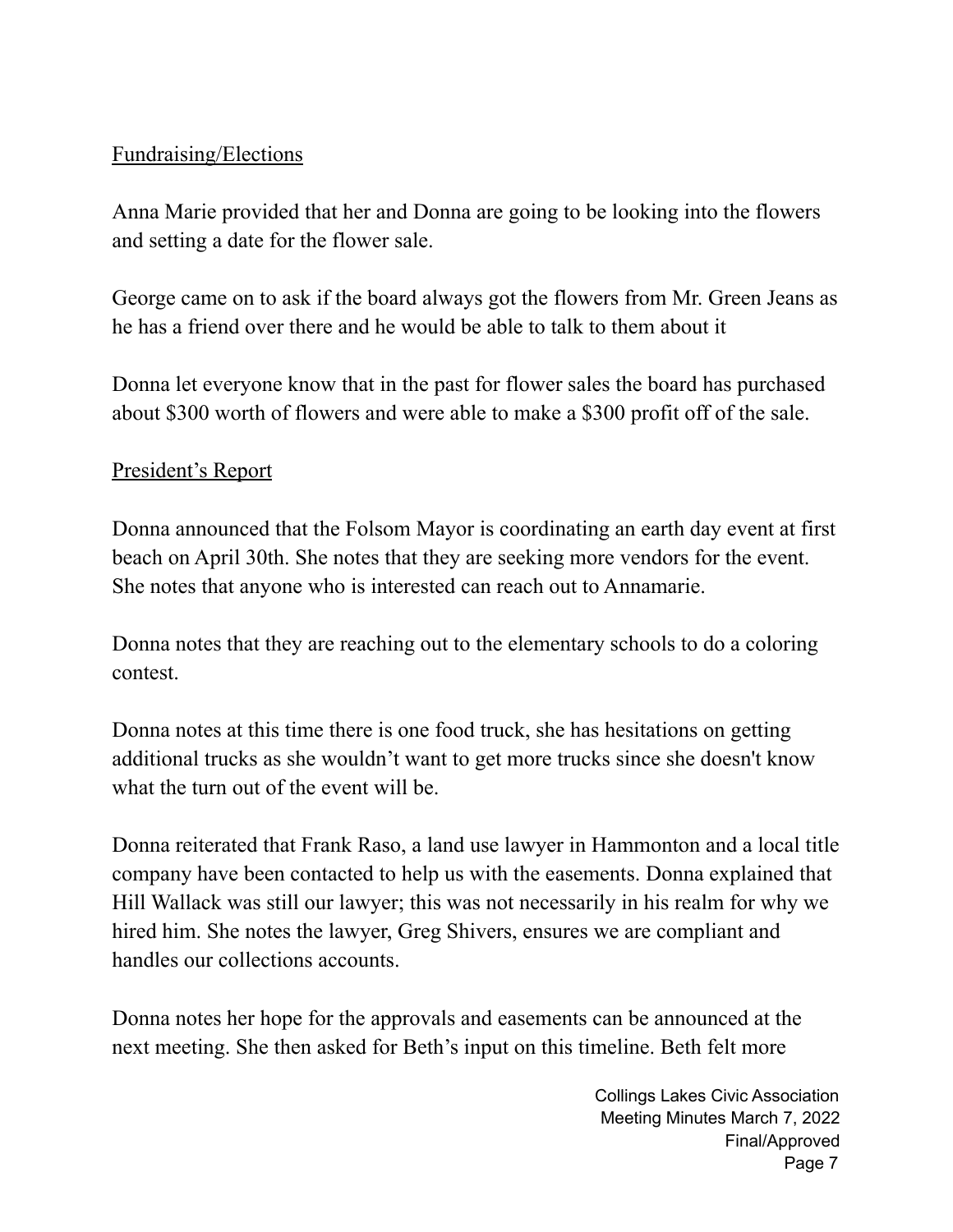confident in saying two to three months. She has hesitations with Pinelands and DEP's turn around time. Donna was pleased to give an answer of any type to our residents as we are all anticipating the start of the project.

Donna also noted that for anyone questioning the loan the board received that the board does not currently owe anything on the loan as we have not used any of the funds yet.

## Old Business

No Old Business to discuss

## New Business

Donna brought up the first beach opening. She notes that water testing, lifeguards, and portable toilets will need to be discussed. She notes the previous lifeguard supplier is no longer in business. So the board will need to look into this more.

Annamarie came on to ask if we are allowed to open it at a swim at your own risk. Shauna suggested we would be better to have a lifeguard on duty to ensure those using the lake had their beach tags. Nell agreed that the board should be finding lifeguards.

Shauna offered to look into lifeguards and portable toilets for us to discuss at our next meeting.

Greg Shivers came on to let the board know what the rules are as far as toilet requirements. He also noted the lifeguard companies were having staffing issues in previous years. He offered to provide some companies the board can reach out to regarding this.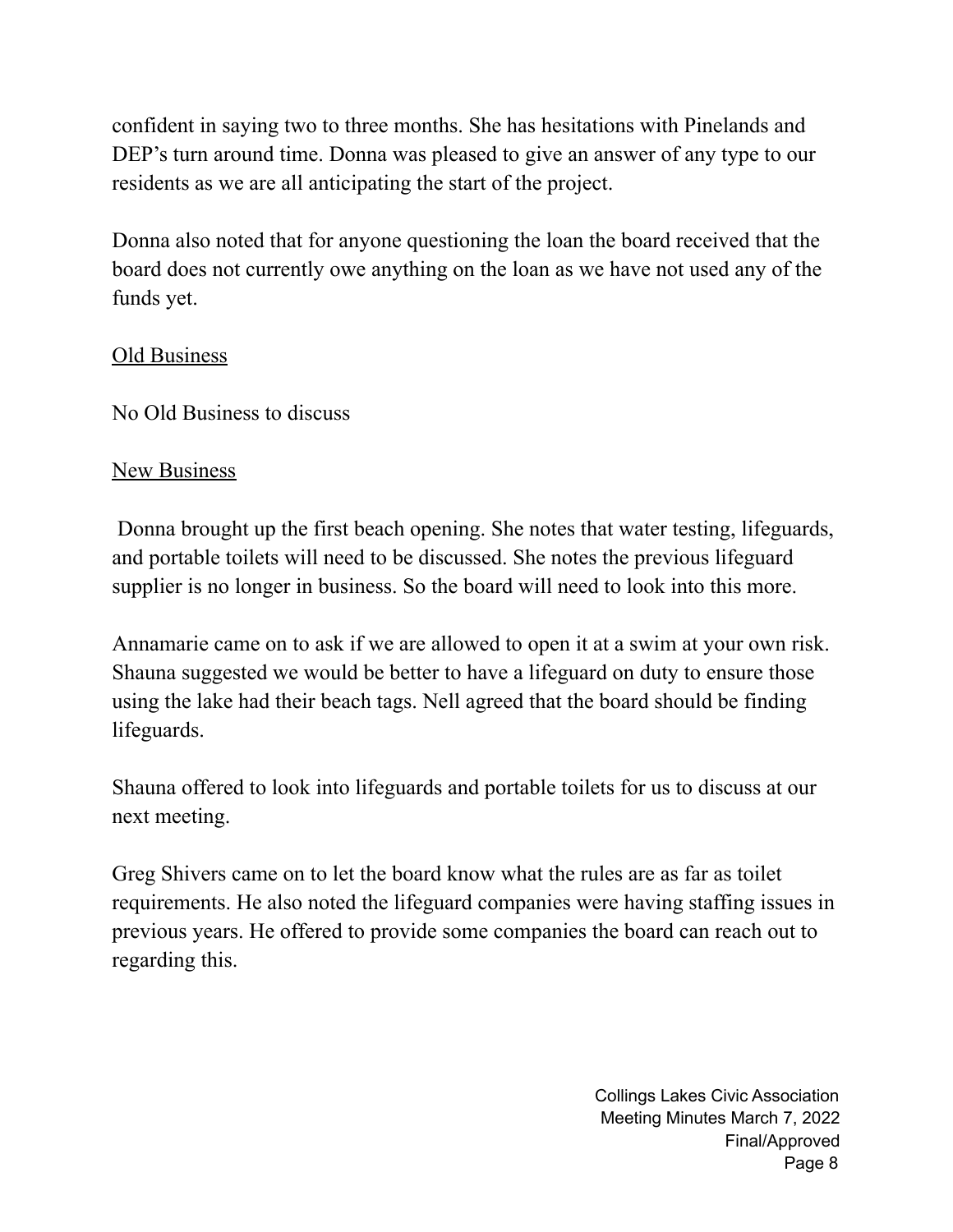Donna provided that after talking to someone regarding the Hammonton lake that since the lake is a private lake the board shouldn't need to look into changing areas like what is required with public lake areas.

## Trustee Reports

- Stephen Naegele Nothing to report.
- Shauna Schneeman Nothing to report.
- Nell Woulfe Nothing to report.
- Anna Marie Lorocca -Nothing to report.
- Henry Burhenne Nothing to report.
- George Protopapas At this time George noted that he has been unable to take the trash out because he doesn't have the keys. He notes we have tried a few keys, but none of them have been working. Steven Naegele noted he has more keys we can try. However George offered to replace the locks if this didn't work.

George also provided the color he would like to suggest for painting the Storage containers and possibly the poles. He provided it as Historical Hunter Green by Sherman Williams.

Anna Marie offered to donate a box of roof shingles for the welcome to Collings lakes sign.

George also noted he would like to shape up the Collings Lakes sign soon as well.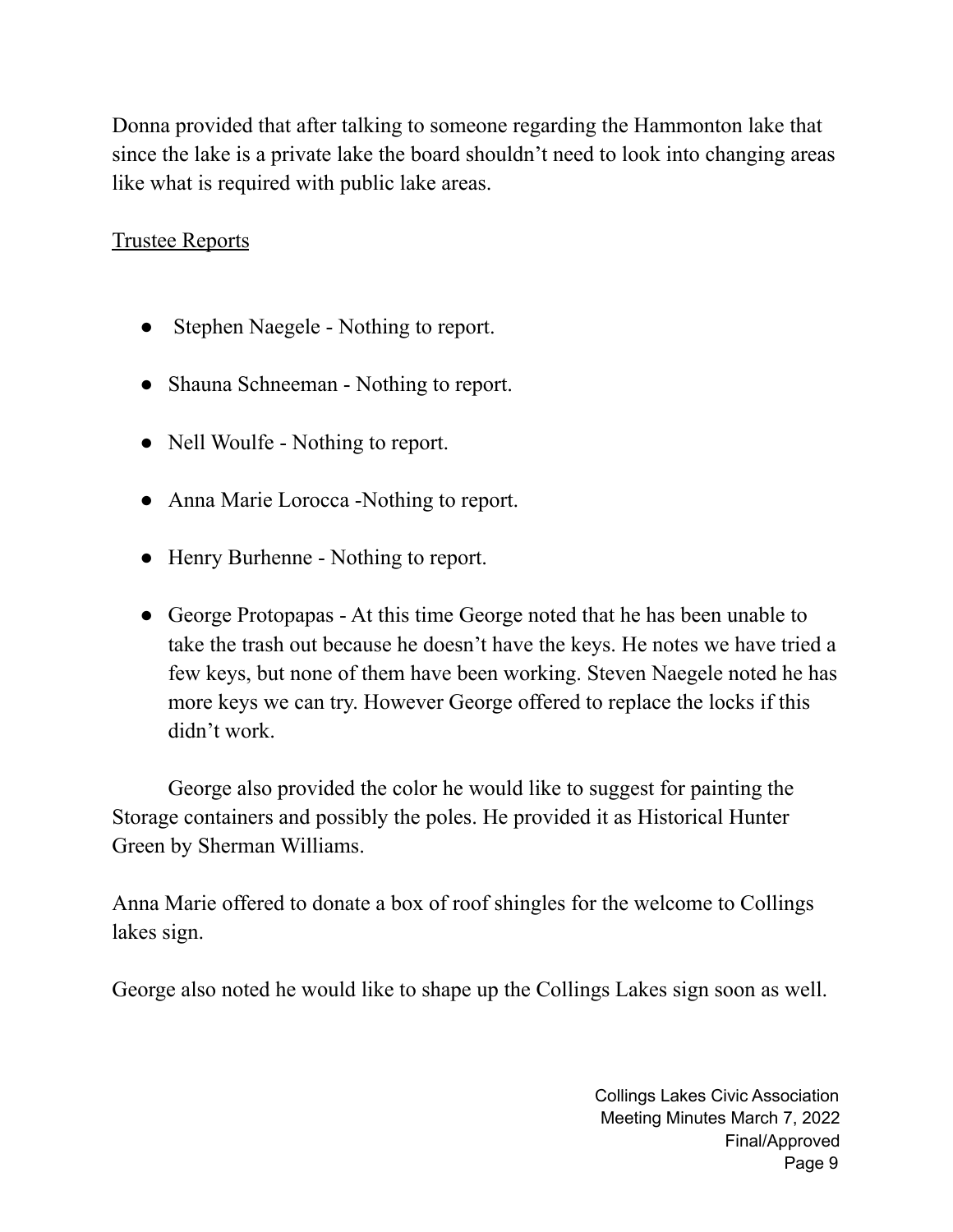## Open Floor to Members Questions / Comments / Issues.

[Katherine](mailto:Plantikat@gmail.com) Nodolski asked who was in charge of the trash. George answered her question and let her know that this week he will absolutely be working on it this week whether by a key if it can be found or by replacing the locks.

Larry Adair - Came on to comment that he knows the owners of Pro-Signs and he plans to talk to him about possibly lowering the price.

A resident asked through the chat box if the containers would be removed from the beaches. Shauna answered that to avoid the additional cost George has offered to donate his time and paint the containers to make them look more appealing for now.

Lynn Veneziele- Came on to ask what the Staples expenses were. Annamarie offered an answer that these expenses were the purchase of envelopes, ink, and a rubber stamp for return address. Lynn provided she would like to have these explanations within the expenses report.

Lynn also asked if there were legal expenses for the past two months. Henry and Annamarie answered that there were no legal fees paid for January and February. Greg Shivers, the lawyer, noted that he was looking over those invoices and was holding them up for review, but they would be sent soon.

Lynn then asked about the petty cash account. Board members took turns explaining that this account was attached to the debit card and the expenses for office supplies and other small ticket items were being paid with this account to which the account becomes replenished to maintain the \$1500 each month with funds from the checking account. It was also explained that these expenses were provided in the expense report just the same as it was previously prior to the establishment of the petty cash account and the debit card.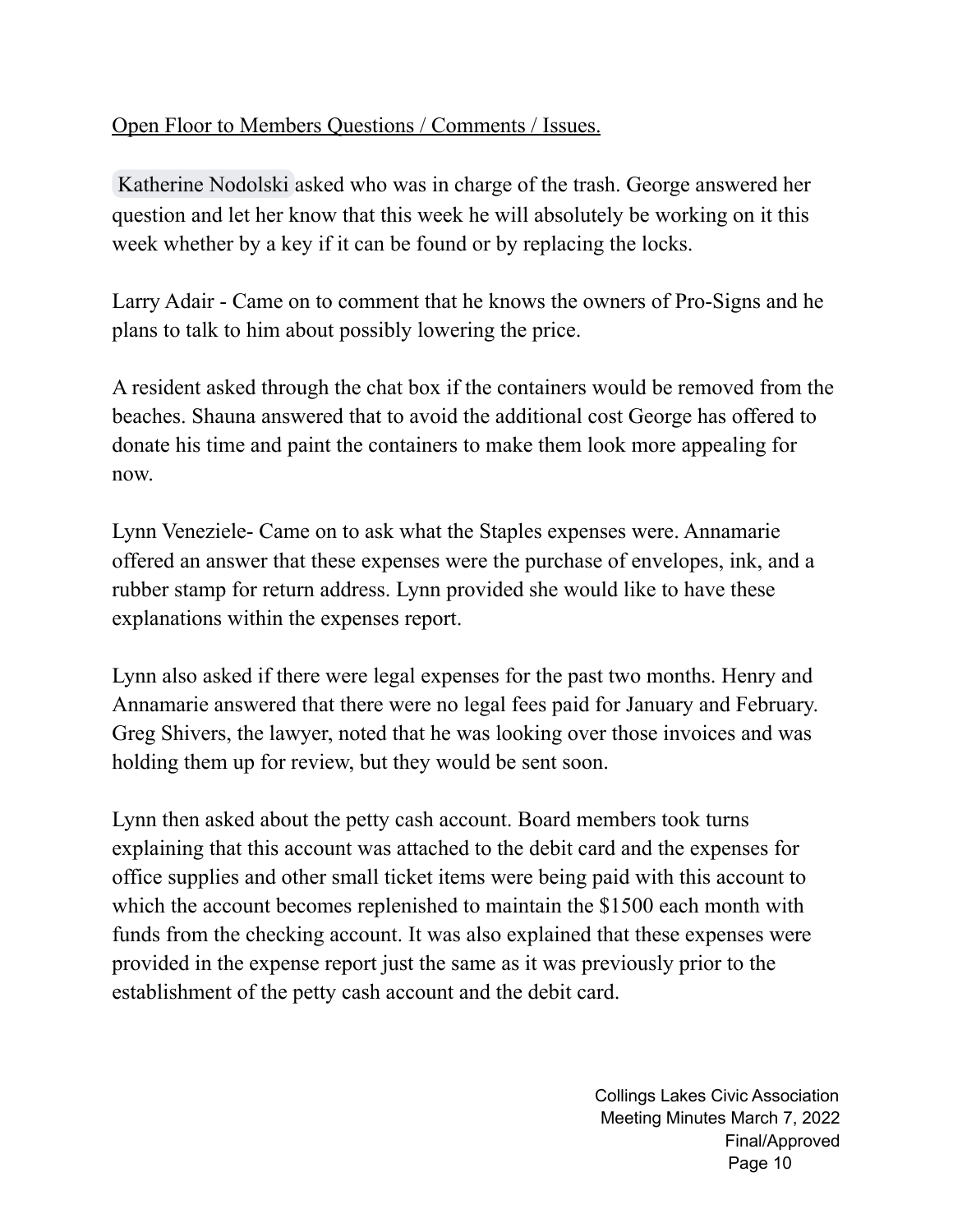Lynn then asked Donna if Mr. Shivers (the lawyer) had seen the response letter she had received from the division of community affairs in regard to a complaint she filed. Mr. Shivers and Donna provided that it has been checked in on. Donna provided that she spoke with the woman within the DCA that wrote the letter to get more clarification on the complaint and the response. She noted that she was concerned the previous governor's name was on the letterhead. Donna then provided that after reviewing the complaints with Maryanne there was nothing to suggest the board was not compliant. Maryanne also noted she was surprised that the complaint letter was not provided to the board with the response letter. Mr. Shivers responded that the letter noted that Collings Lakes was not a registered community like those of a developer. He noted his confident opinion is that Collings Lakes falls under the rules and regulations of the planned real estate development act. He provides that this act provides that the board act in a way that is transparents and fair to all the members. He provides that a court would follow the Radburn Act if there was a complaint brought to court. He reiterated that Maryanne's opinion that the community doesn't fall into the registered community category does not mean the Planned Realestate Developer disclosure act does not apply to the CLCA.

Lynn then asked if she were to enter another complaint if she would get the same response. Greg Shivers Responded that he can't be sure what the DCA would reply with; he also noted that the DCA has limited powers.

Lynn then provided that her complaint is not regarding the fees as she didn't understand which department to file complaints.

Greg said he cannot speak for the DCA. He then notes again that he uses the regulations of the Planned Real Estate Development act to consult the board. As he feels confident this act would be what the association would be held to in a court.

Lynn questioned if residents have no protections because of how the DCA offices are handling their complaints.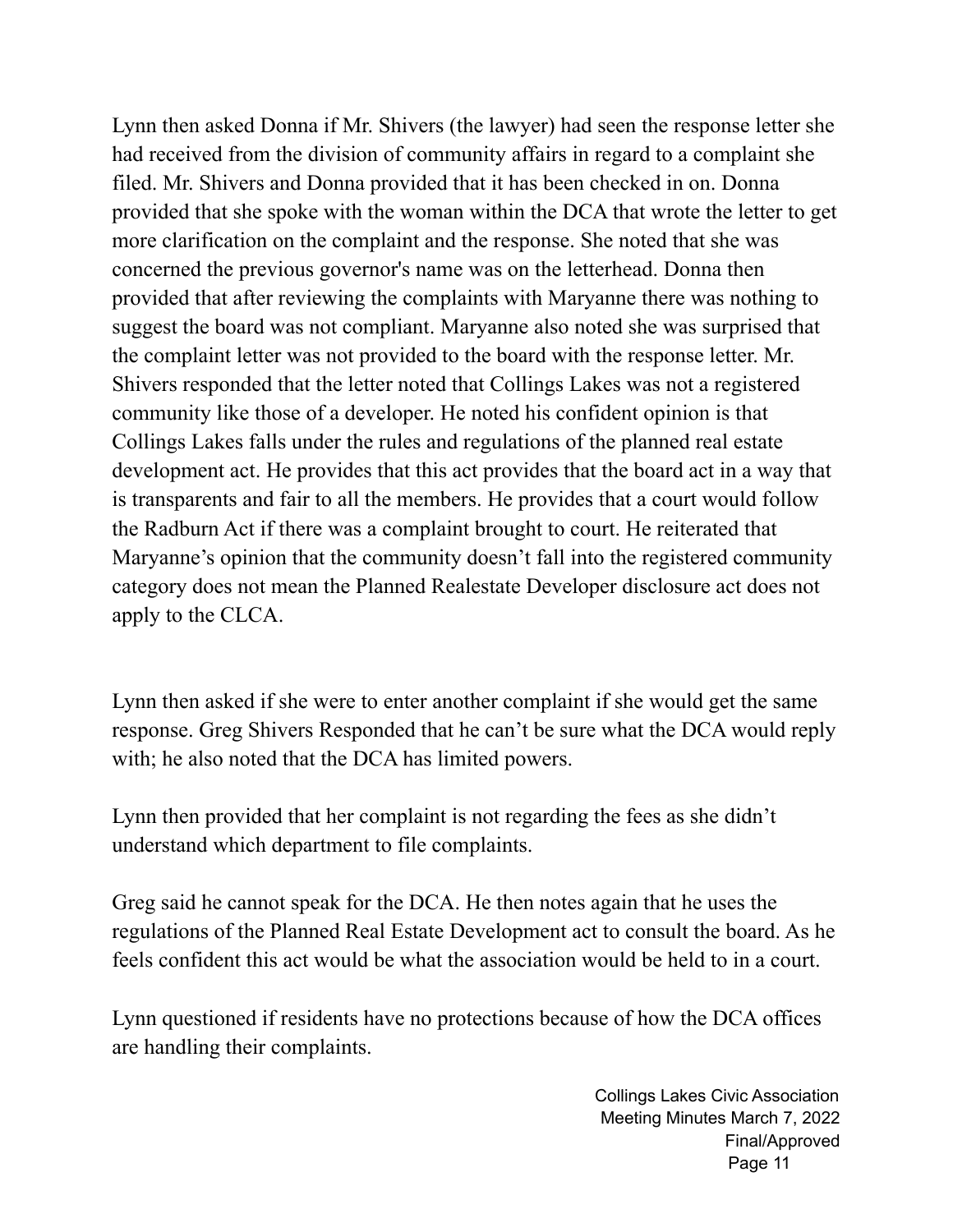Greg notes he cannot speak for the government. He notes that it is his job to consult and protect the civic association with the correct regulations and guidelines set to protect the community and the residents. Greg notes that even if the association was not subject to the standard of this act, that he would still advise it because it is simply the right thing to do.

Donna made Lynn aware that Maryanne at DCA made her aware of the complaints and went over each complaint with her and was able to ensure that the board was not doing anything wrong regarding those complaints that were submitted. Donna then asked Lynn if there were additional complaints Lynn would like for the board and the lawyer to hear during the meeting.

Lynn asked Donna what the complaints are. Donna responded that Lynn's complaints can be provided by Lynn if she wanted them heard during the meeting. Lynn suggested if they were known complaints and they were discussed, she would like them brought up by Donna during the meeting. Henry [Burhenne](mailto:hburhenne@collingslakes.org) asked if Lynn would provide the letter that was sent into the DCA.

Lynn advised that it was not a letter that was sent in. She notes that she used an online form to make the complaint. She notes the form allows a write in area for the complaint.

Donna suggested that Maryanne's comment regarding the letter was likely just the write-in area.

Greg Shivers came on to note that if there are complaints to the DCA that the DCA would want to investigate the DCA would reach out to the board . To which the board and Mr. Shivers would respond accordingly. He feels that there is no need to discuss complaints if they weren't forwarded to us from the DCA during a membership meeting.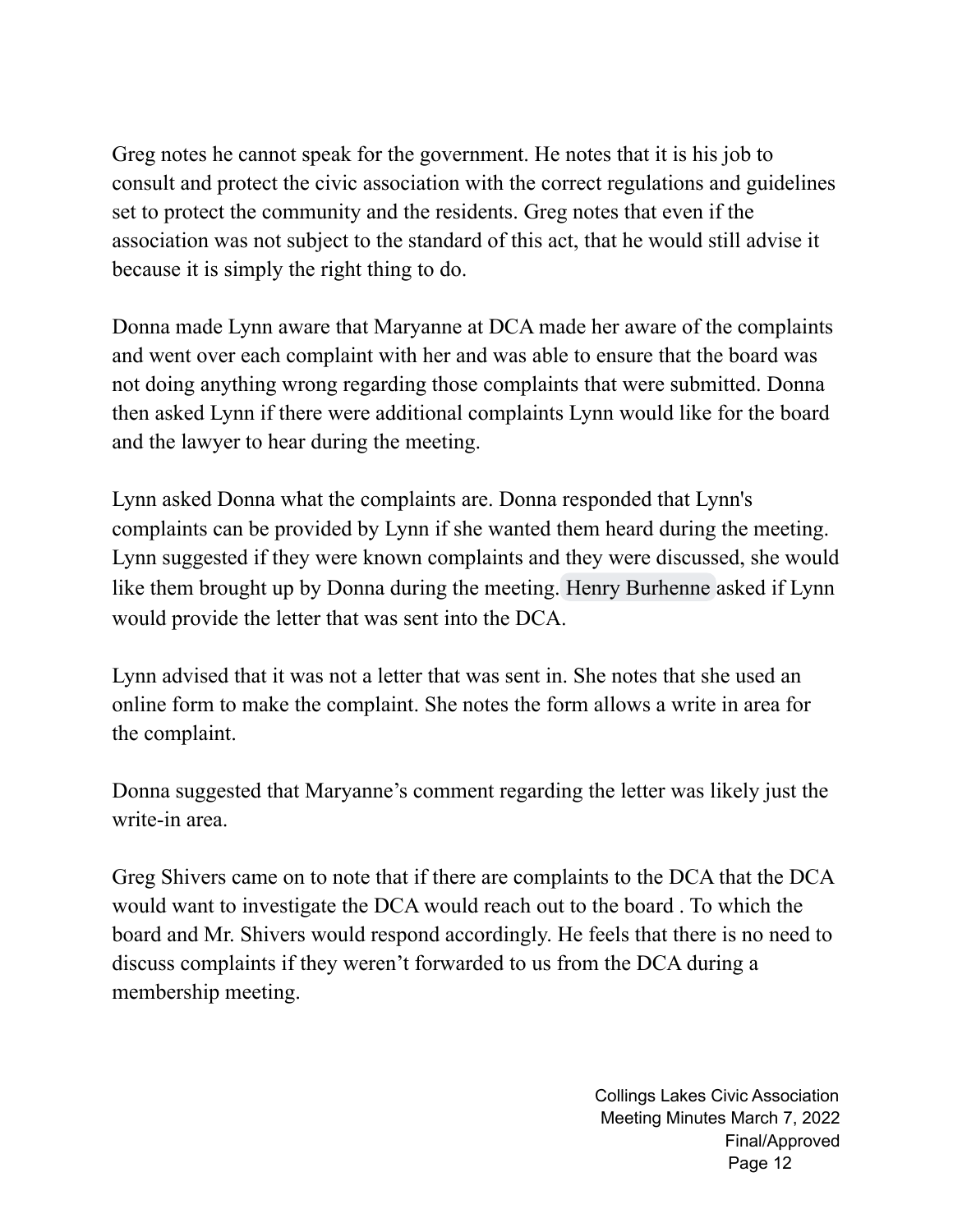Lynn notes that she feels Donna has been compliant on some of the things that were in her complaint to the DCA. She notes the video recordings have been uploaded to the website.

Mr. Shivers suggested that the correct way to make a complaint is by sending a letter to the board. If the complaint is regarding something legal it can be forwarded to him to determine if there is a compliance issue that is not being handled correctly he can assist in fixing it.

Lynn then asks if the CLCA is grandfathered into the court order. Greg responded that he believes the CLCA is considered a planned real estate development under the broad interpretation of the act.

Lynn thanked Greg.

Barbara Hehre came on to say she felt that question was answered and was happy to move on with the meeting. She let the board know she feels like they are doing a great job and wants to move forward.

Donna agreed and said she was ready to move forward with discussions about the Dam instead of using our time for what the board should or shouldn't do.

Tom Veneziale came on to ask what the update was on the basketball lights. Annamarie noted that there was a permit and an inspection completed. Annamarie provided that she is waiting on the electric company to respond to move forward with getting that fixed. Larry Adair came on to explain the cut card was what delayed the project as that wasn't something he thought was required. Larry thanked Tom for getting the job rolling.

Donna welcomes Larry and Tom to come out and help with grounds again as the board would appreciate their help like they have provided in the past.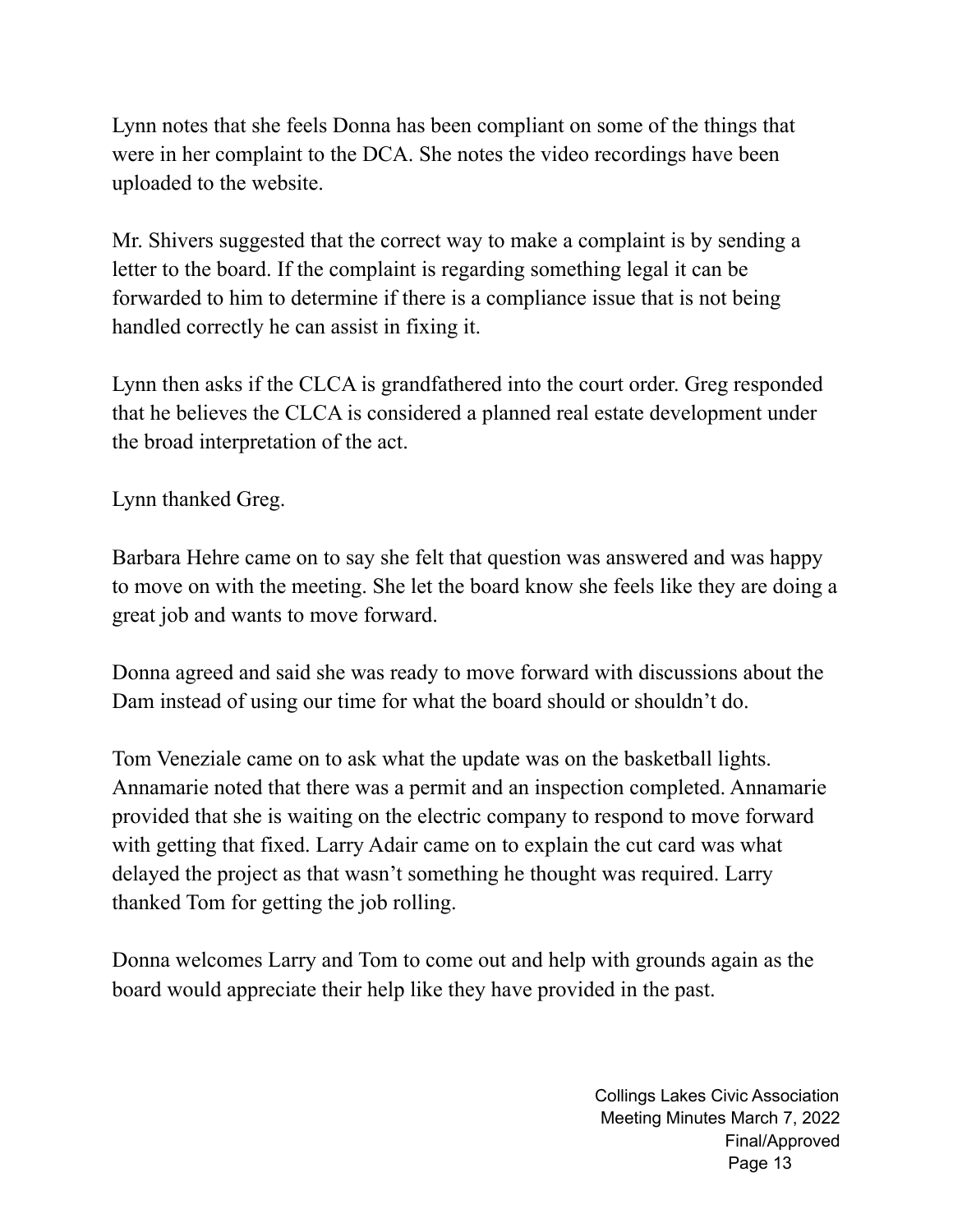#### **Adjournment**

President Donna Sutts noted the next meeting would take place Monday, April 4, 2022 at 7 p.m. At this time the goal is to hold this meeting in person at Folsom Borough Hall. This will be determined once we get their permission. Donna notes that Steve is planning to set up a way for those who would like to attend by zoom to still attend from home. Steve came on to suggest doing a recording of the meeting if we cannot get the zoom figured out. There being no further business to discuss, Nell made a motion to adjourn, and Steve seconded. All were in favor. The meeting was adjourned at 8:12pm